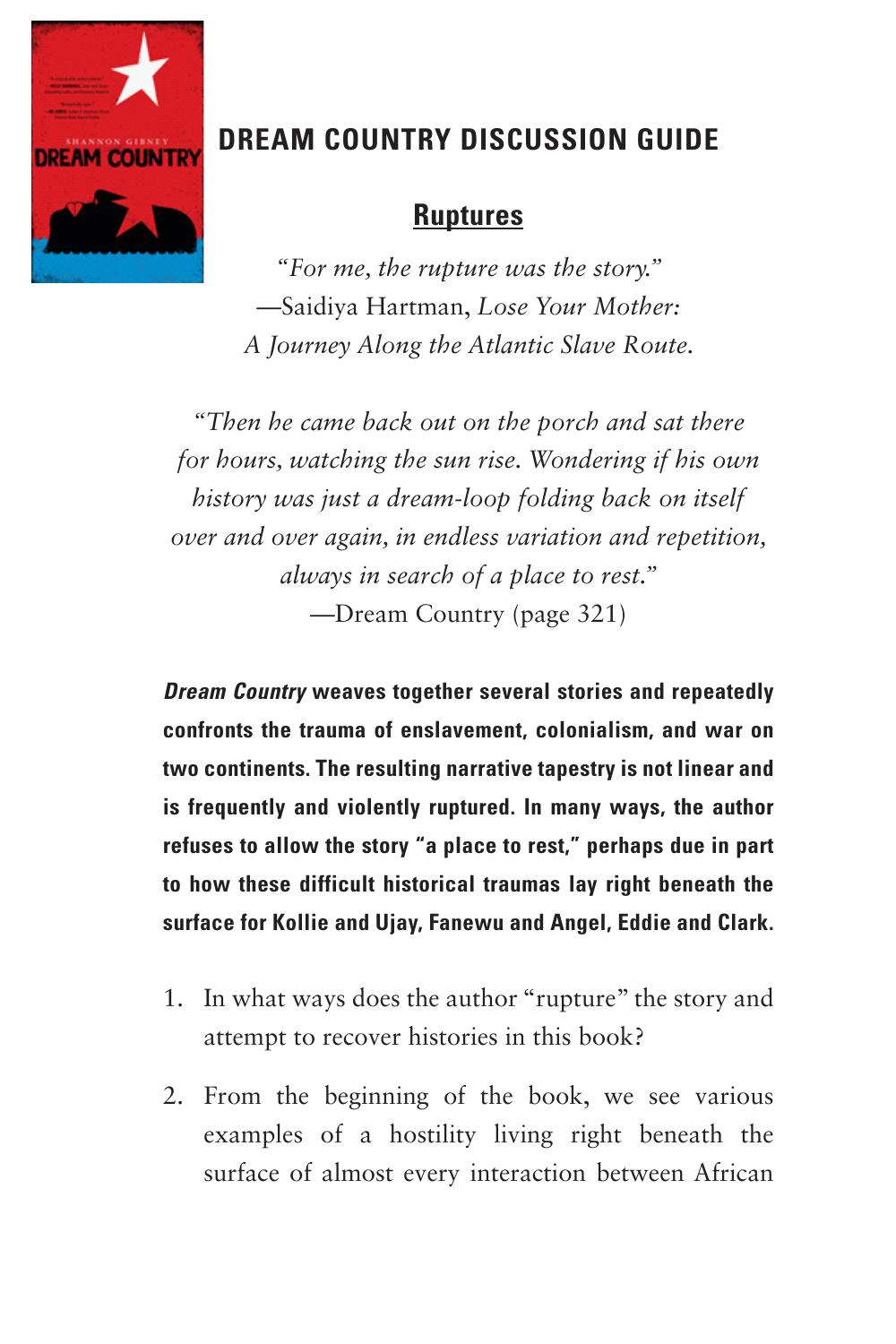Americans and Liberians. Discuss what reasons you see for this.

- 3. Education comes up often in this novel, both as a primary instrument for carving the way "out" of global second-class citizenship and also as a site of violence. How is education experienced by Angel? Kollie? Clark?
- 4. There is a very difficult scene in the book's beginning where Kollie witnesses the school security guard, Eddie, assault Clark. In that moment, Kollie feels stuck and unable to interrupt the violence. After Eddie leaves Clark, Kollie attempts to comfort him but fails, and Clark, in a fragile state, threatens Kollie, demanding that he never say anything about the incident. Discuss what connections these kinds of violent experiences have to silence. Why do you think, in this moment, Kollie and Clark were unable to find a way to be tender with and comfort each other? Do you see parallel moments elsewhere in the book in other places and times?
- 5. Throughout *Dream Country*, Ujay is hardened to Fanewu, Angel, and Kollie. Why do you think this family was so distant from one another?
- 6. Part III tells the story of Yasmine Wright and her family, beginning on an early nineteenth-century plantation in Virginia. Yasmine, like many enslaved,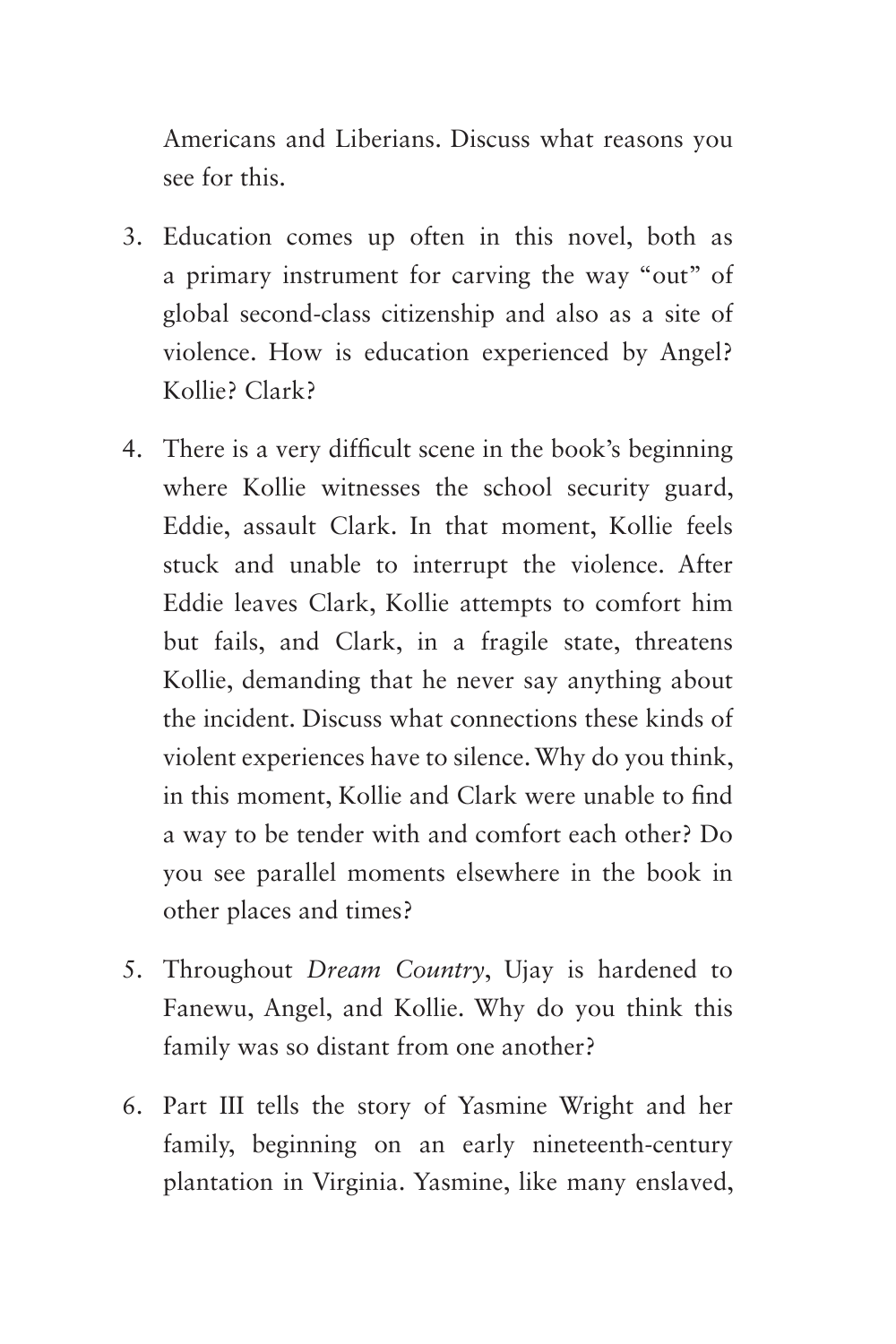formerly enslaved, and other "free" black people in North America, looks for a better life for herself and her children, one where they will not always have to go through the back door. Describe the role that the American Colonization Society (ACS) played in many African Americans departure to "settle" Liberia. How did this create a rupture between African Americans and indigenous Liberians and reproduce the masterand-enslaved that the Wrights fled in Virginia?

- 7. Yasmine begins Part III as an unambiguously black woman, but by the end of her story, Lani, Yasmine's youngest child, is described by an indigenous Liberian as "unabashedly sweet white woman." Discuss how the book presents "whiteness" and "blackness." What causes a person to be perceived as "white" or "black" in each of the sections?
- 8. Discuss the American Colonization Society's interpretation and practice of Christianity. Did this interpretation view the indigenous people of what would be Liberia as fully human? Did Yasmine adopt the same view of Liberians? How does Yasmine's character develop in her view of the indigenous people of Liberia in practice over time?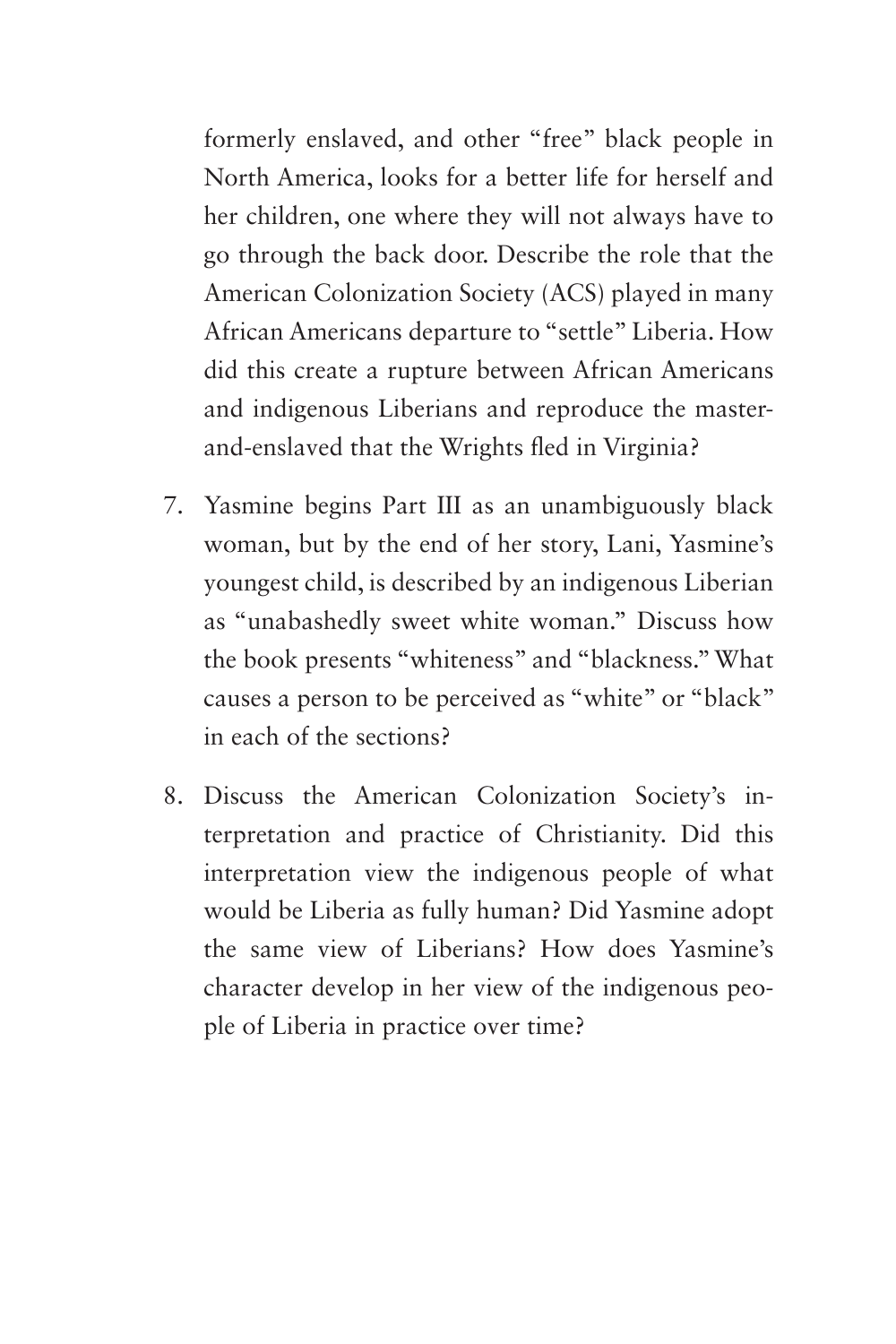## **Dreams**

*"We are the ones on the plantation speaking and singing to each other in code, to let others know our intent such art and artfulness precede what sets us free, and more often than not, are the code by which that freedom is achieved. If we cannot first imagine freedom, we cannot achieve it. Freedom, like fiction and all art, is a process in which the dream of freedom is only the first part."*  —*Kevin Young*, The Grey Album: On The Blackness of Blackness

 *"…I have imagined in some shadowy part of my mind and heart that my father lost someone close to him, someone he loved deeply, and in doing so, lost his own dream too. Which is why he is so intent on the rest of us letting go of ours before they really start. At least now I know that he believes these losses are a kindness."* —Dream Country (333–335)

**This novel is aptly titled** *Dream Country***, as it is a mosaic of stories highlighting self-recreation and intense longing for elsewhere. This elsewhere is an imagined territory—a dream that is sometimes spoken of, other times kept hidden away, safe from war or the auction block. Wherever the dream lives, the fact remains: "if we cannot first imagine freedom, we cannot achieve it."**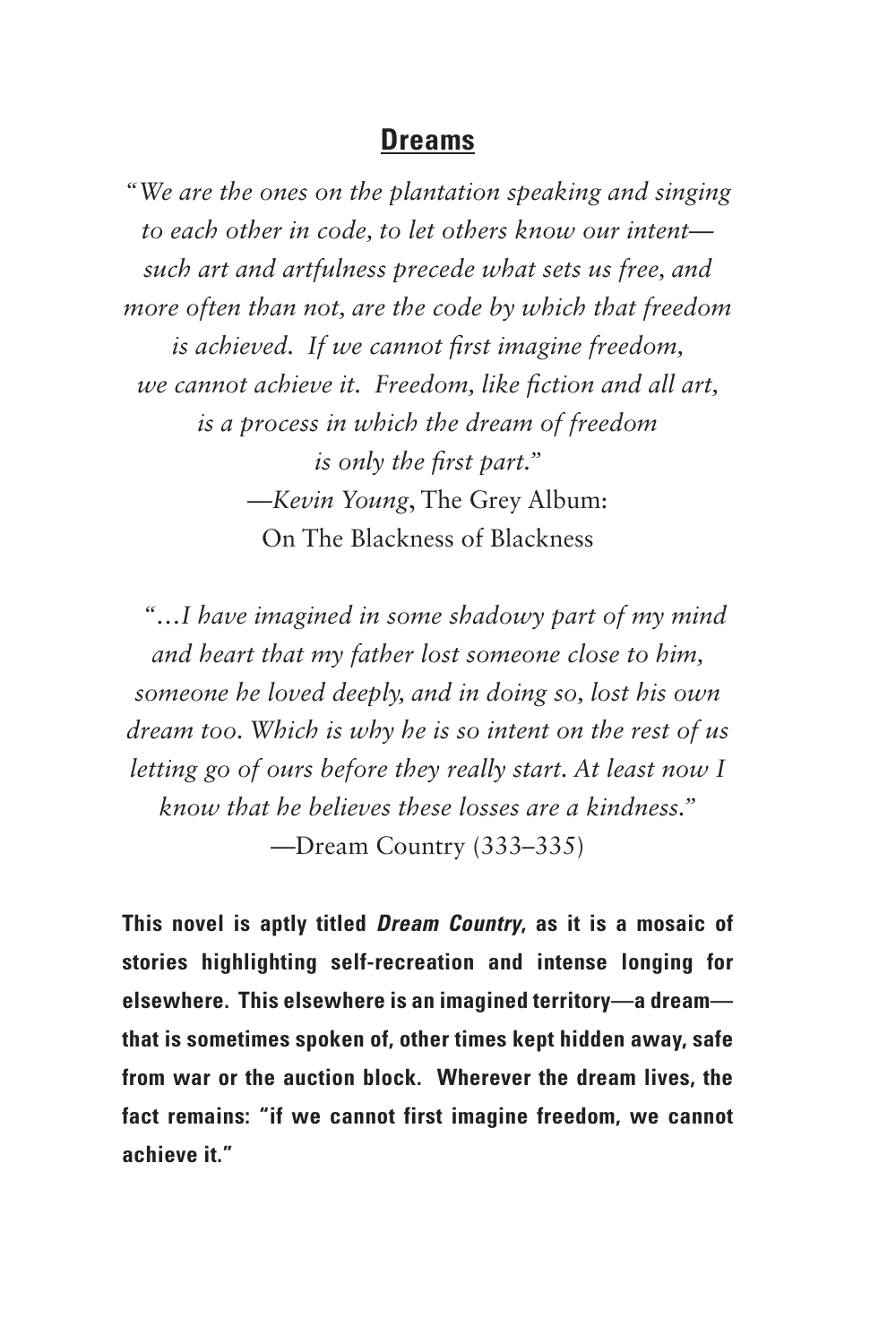- 1. Take a moment to think about the various hope and dreams parents in this novel have for their children. Discuss the ways these worked out or didn't and why.
- 2. *Dream Country* moves backward and forward again and again. Why do you think the author chose to structure the novel in this way?
- 3. In Part II of the book, Togar remembers in a dream his young wife explaining why she left the home she loved to live with him in his village: *"Because it is not the only beautiful thing in the world, my husband."*  This line is implicitly echoed again by Felicia, Angel's fiancée, when she answers Angel's question about why she left Chicago. Discuss the ways that dreams of love help characters throughout the book overcome, if only momentarily, the ruptures in their lives.
- 4. At the end of the book, Angel writes about her father, saying that she believed "he lost someone close to him, someone he loved deeply, and in doing so lost his own dream too. Which is why he is so intent on the rest of us letting go of ours before they really start." Discuss how the dashed dreams of parents can become unfair expectations or imposed life-paths for their children.
- 5. The book's title is *Dream Country*, and the characters in the novel cling to imagined or dreamlike territories in their minds: Yasmine of an Africa free of the ghosts of slavery, Ujay of a liberated Liberia and then later